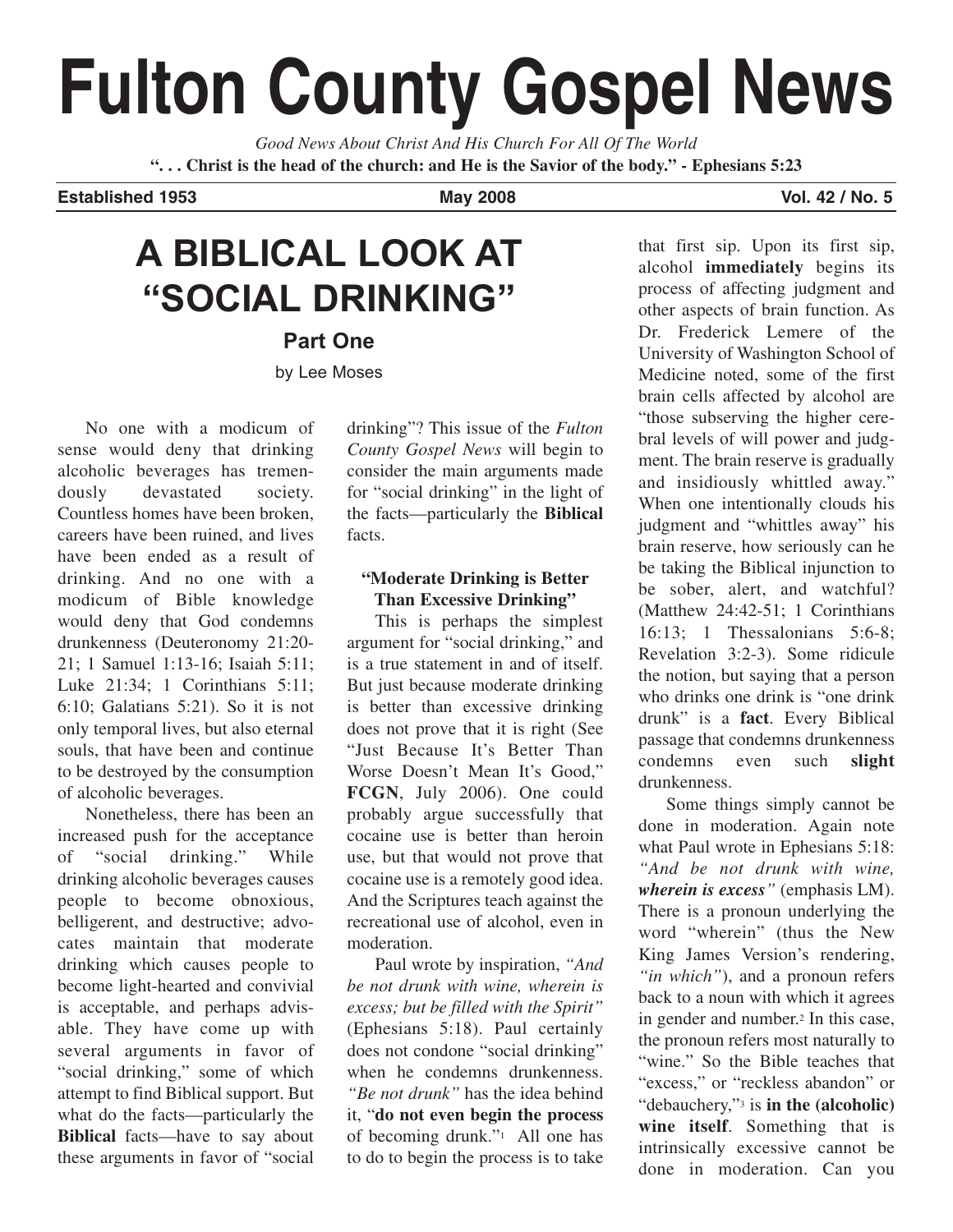#### **FULTON COUNTY GOSPEL NEWS** USPS Publication #211780

. . . is a Periodical publication issued monthly by the Church of Christ at Third and Bethel (P.O. Box 251), Mammoth Spring, AR 72554-0251. **POSTMASTER: Please mail all changes of address to the above address.**

**FCGN** is mailed free of charge to any who care to receive it. We will be happy to add any names to the regular mailing list. If you send in a name we must have a complete address, including number and street name, or R.R. or HCR number, plus box number, or a P.O. Box number and the **NINE DIGIT ZIP CODE**. This paper is supported by voluntary contributions for which we are grateful. Financial information will be furnished upon request. **Mail all address corrections or manuscripts to:**

### **FULTON COUNTY GOSPEL NEWS** P.O. Box 251

Mammoth Spring, AR 72554

| Lee Moses $\dots\dots\dots\dots\dots\dots$ . EDITOR    |
|--------------------------------------------------------|
|                                                        |
| E-Mail cocfcgn@centurytel.net                          |
| Website www.fultoncountygospelnews.org                 |
|                                                        |
| $E$ -Mail $\ldots \ldots \ldots$ halopages @ yahoo.com |

## *continued from page 1*

imagine someone saying, "I shoot heroin in moderation," or, "I snort coke in moderation"? It sounds silly on the face of it, does it not? However, because of a false respectability that has been imputed to alcoholic beverages in our culture, many people fail to realize that it is just as silly to say, "I drink alcohol in moderation."

Some advocate drinking in less quantity because they believe it is a **preventative** to drinking in greater quantity. One professed Christian college recently changed its longstanding policy, now allowing students to drink off-campus. To justify this change, an administrator said, "Unfortunately, some of our students participate in dangerous and illegal drinking on campus and around campus, and we're not effectively addressing it."4 Apparently a primary means of addressing the problem of

dangerous drinking is to allow safer drinking. Beer companies, in an effort to displace any blame they might receive for enabling alcoholrelated deaths, have long broadcast messages such as "drink responsibly" and "use a designated driver." It is sad when those who profess to promote Christian principles come closer to the message of the beer companies than that of the word of God.

The wisdom of Proverbs warns against the effects of alcohol. But to avoid such pitfalls, Proverbs does not say, "Drink responsibly." Proverbs does not say, "Use a designated driver." Proverbs says, *"Look not thou upon the wine when it is red, when it giveth his colour in the cup, when it moveth itself aright"* (23:31). On other words, do not even entertain the thought of taking that first sip. Wise words and as Paul wrote immediately before he also condemned the use of alcohol in any quantity, *"Wherefore be ye not unwise, but understanding what the will of the Lord is"* (Ephesians 5:17). How could anyone believe that the will of the Lord is for him to "get a little buzzed"?

Once the door has been cracked to drinking in smaller quantities, the floodgates have inescapably been opened wide to drinking in larger quantities as well. No one has ever been guilty of binge drinking who did not take a first sip. No one has ever become an alcoholic who did not take a first sip. If some people have a genetic propensity to alcoholism, as it is commonly held, how can one justify allowing such people to take that first, potentially life-ruining, sip? Experts speak of "gateway drugs," less harmful drugs that eventually lead many of the users thereof toward more

dangerous drugs. There could not be a more obvious gateway than that from moderate drinking to excessive drinking. Many who are already drinkers pass through this gateway regularly: How many times has someone gone to a bar after work, intending to have only a drink or two, and end up staying for several hours and several drinks beyond what anyone would call "moderate"? Similarly, many persons who decide to take their first drink never envision where it might lead them. No alcoholic arrived at his present predicament by design.

There can be little doubt that a relaxed attitude toward drinking alcoholic beverages in any quantity can have far-reaching consequences:

The evidence indicates that teen-age drinking is a *reflection of the drinking habits of adults and of the attitudes of adults towards drinking.* The fact that most adults regard alcohol as a recreational beverage rather than a drug is reflected in the attitudes of the teen-agers. Only when adults start regarding alcohol as a toxic drug can a sound, effective alcohol education for America's youth begin (emphasis in original).5

And it would be naïve to assert that teenagers are the only ones affected by such a mindset (compare with 1 Corinthians 15:32-33). The New Testament strongly condemns those who would lay a stumblingblock before others, who would cause others to go astray (Matthew 18:6- 7; Romans 14:13). Condoning the consumption of alcohol in any amount may well be the stumbling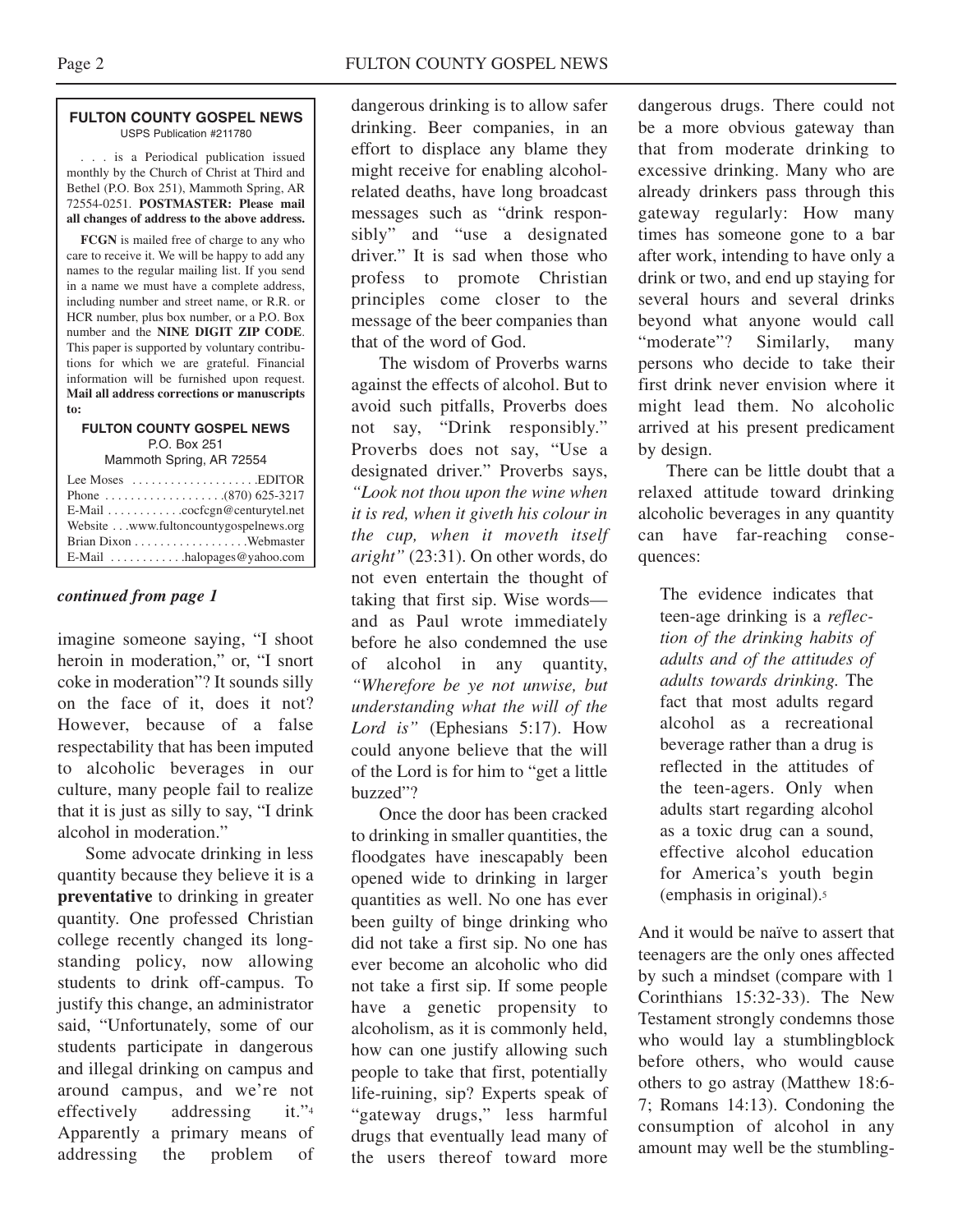block that causes lives to be ruined and souls to be lost that otherwise would not.

Is "moderate" drinking better than excessive drinking? Perhaps. But this by no means makes it a good idea; neither does it provide Biblical authority for it, nor negate the Biblical prohibition against it.

Next month, we will continue to examine the main arguments made for "social drinking," beginning with the "social custom" argument.

2 J. Gresham Machen, *New Testament Greek for Beginners* (Unicoi, TN: The Trinity Foundation, 2000), p. 47.

3 *Asotia*, in Bauer, Danker, Arndt, and Gingrich, *A Greek-English Lexicon of the New Testament and Other Early Christian Literature*, 3rd ed. (Chicago: Univ. of Chicago Press, 2000), p. 148.

4 Lauren Sutton, "University plans to amend alcohol policy for 2008-09," *ACU Optimist* April 11, 2008. Available <http://media.www.acuoptimist.com/media/storage/paper891/n ews/2008/04/11/News/University.Plans.To.Amend.Alcohol.Pol icy.For.200809-3319818.shtml>.

5 Edmond G. Addeo and Jovita Reichling Addeo, *Why Our Children Drink* (Englewood Cliffs, N.J.: Prentice-Hall, Inc., 1975), p. 71.

## *"I GIVE UNTO THEM ETERNAL LIFE"* by Marvin L. Weir

In John's Gospel account Jesus says, *"My sheep hear my voice, and I know them, and they follow me: and I give unto them eternal life; and they shall never perish, and no one shall snatch them out of my hand"* (John 10:27-28). The denominational religious world has long used these verses in an attempt to support their false teaching of "impossibility of apostasy" or "once saved, always saved." But the Bible does not

teach this damnable doctrine, and the above verses are no comfort to those who cling to Calvinistic theories.

The "sheep" in the above passage are certainly not the **unbelieving** Jews who eventually crucified the Messiah. One cannot help but notice that these "sheep" **hear** the Master's voice, and the Master knows them because they **follow** Him! All those who are willing to follow the Lord are assured of life eternal. This is a promise that results in the rejoicing of every believer in the Word of God. It is a truth that the one **following** the Lord cannot be against his will be snatched away by another. Even the devil is powerless to "snatch" one who is determined to be faithful from the Lord's hand!

The one following the Lord, however, can himself cease to *"walk in the light"* (1 John 1:7). People can reach the point where they choose to *"not endure the sound doctrine; but, having itching ears, will heap to themselves teachers after their own lusts; and will turn away their ears from the truth,and turn aside unto fables"* (2 Timothy 4:3-4). A child of God can *"err from the truth*" and the one who *"converteth a sinner from the error of his way shall save a soul from death, and shall cover a multitude of sins"* (James 5:19- 20).

The Bible often affirms that God's children can go astray. The writer of Hebrews warns, *"Take heed, brethren, lest haply there shall be in any one of you an evil heart of unbelief, in falling away from the living God: but exhort*

*one another day by day, so long as it is called To-day; lest any one of you be hardened by the deceitfulness of sin"* (Hebrews 3:12-13). Those of denominational persuasion claim that if one indeed falls away from God, it is because he was never saved. How can one "fall away" from somewhere he has never been? He cannot!

The apostle Paul warned some of the Galatian brethren by saying, *"Ye are severed from Christ, ye would be justified by the law; ye are fallen away from grace"* (Gal. 5:4). You will note that these people were **severed from Christ.** They were children of God who **had been** following the Lord. Here is an instance where these brethren had already fallen from grace. Guy Woods correctly observes that Jesus does not take goats and turn them into sheep by giving them eternal life.

At what point do followers of the Lord receive eternal life? All followers of Christ receive eternal life in **promise**, but it becomes a **possession** in the hereafter. Mark 10:30 reads, *"but he shall receive a hundredfold now in this time, houses, and brethren, and sisters, and mothers, and children, and lands, with persecutions; and in the world to come eternal life."* You will notice that eternal life becomes a reality in *"the world to come."*

One does not hope for that which he has. Yet, the Bible speaks of the *"hope of eternal life, which God, who cannot lie, promised before times eternal"* (Titus 1:2). Such is the reason that love is greater than faith and hope — faith will one day become sight, and once in heaven one will no longer

<sup>1</sup> "*[M]ethusko* signifies 'to make drunk, or to grow drunk' (an **inceptive** verb, marking the **process or** the state [of be(com)ing drunk, LM])" (emphases LM). W.E. Vine, Merrill F. Unger, and William White, Jr. *Vine's Complete Expository Dictionary of Old and New Testament Words* (Nashville, TN: Thomas Nelson Publishers, 1996 printing), p. 186.